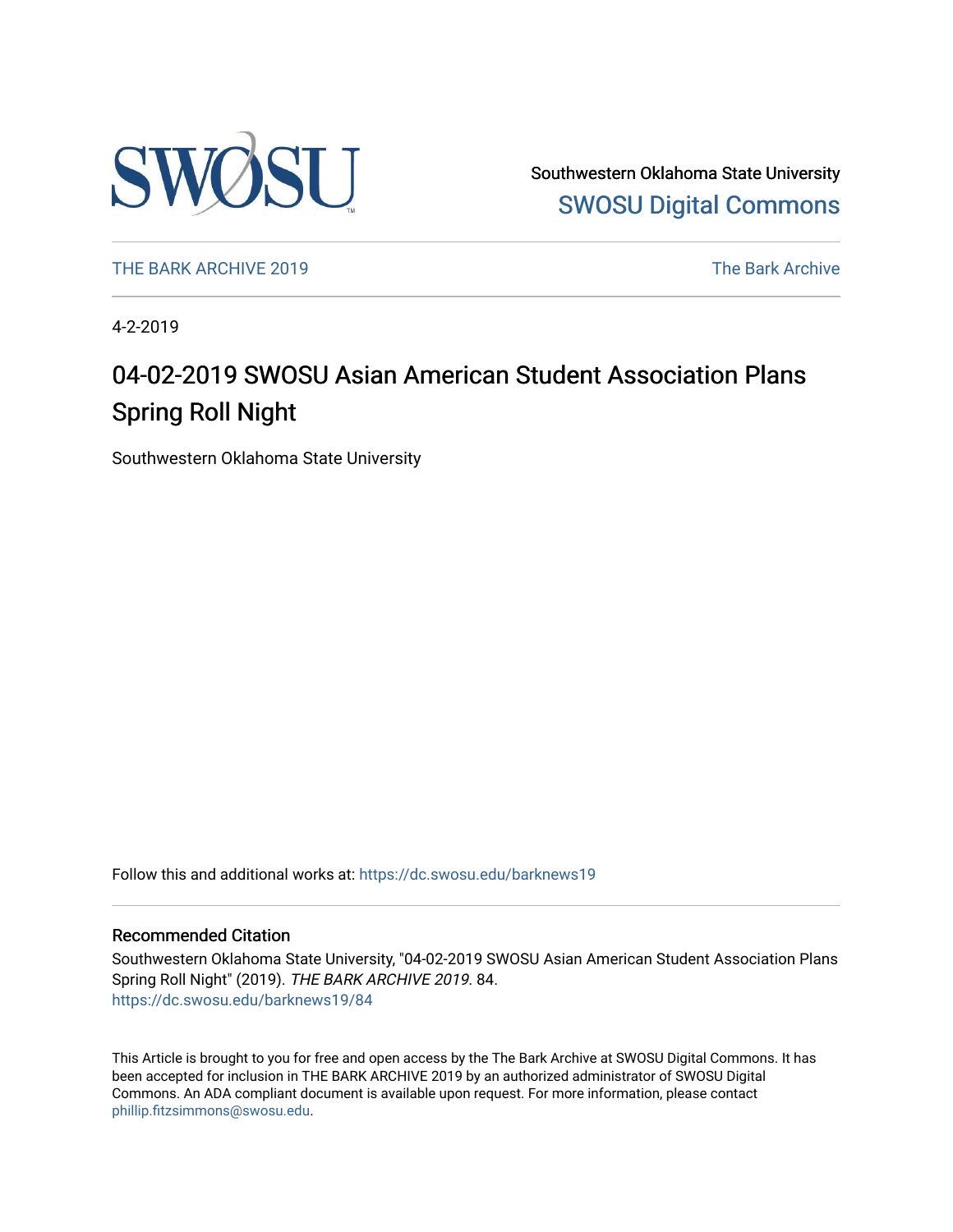

2 April, 2019

## **SWOSU Asian American Student Association Plans Spring Roll Night**

The Asian American Student Association (AASA) at Southwestern Oklahoma State University is hosting its annual Spring Roll Night on Thursday, April 11, from 6-9 p.m. in the Memorial Student Center Ballroom on the Weatherford campus.

Everyone is invited.

Attendees can buy presale tickets by contacting Britney Le at (405) 562-0193. Presale tickets are \$8 and tickets at the door are \$10. The event is an "all you can eat" spring roll night.

| Academics             | $\triangleright$ |
|-----------------------|------------------|
| Administration        | $\triangleright$ |
| Alumni and Foundation | $\triangleright$ |
| Community             | $\triangleright$ |
| Events                | D                |
| Faculty and Staff     | $\triangleright$ |
| Miscellaneous         | $\triangleright$ |
| Sayre                 | $\triangleright$ |
| <b>Students</b>       | $\triangleright$ |
|                       |                  |

**Archive Links**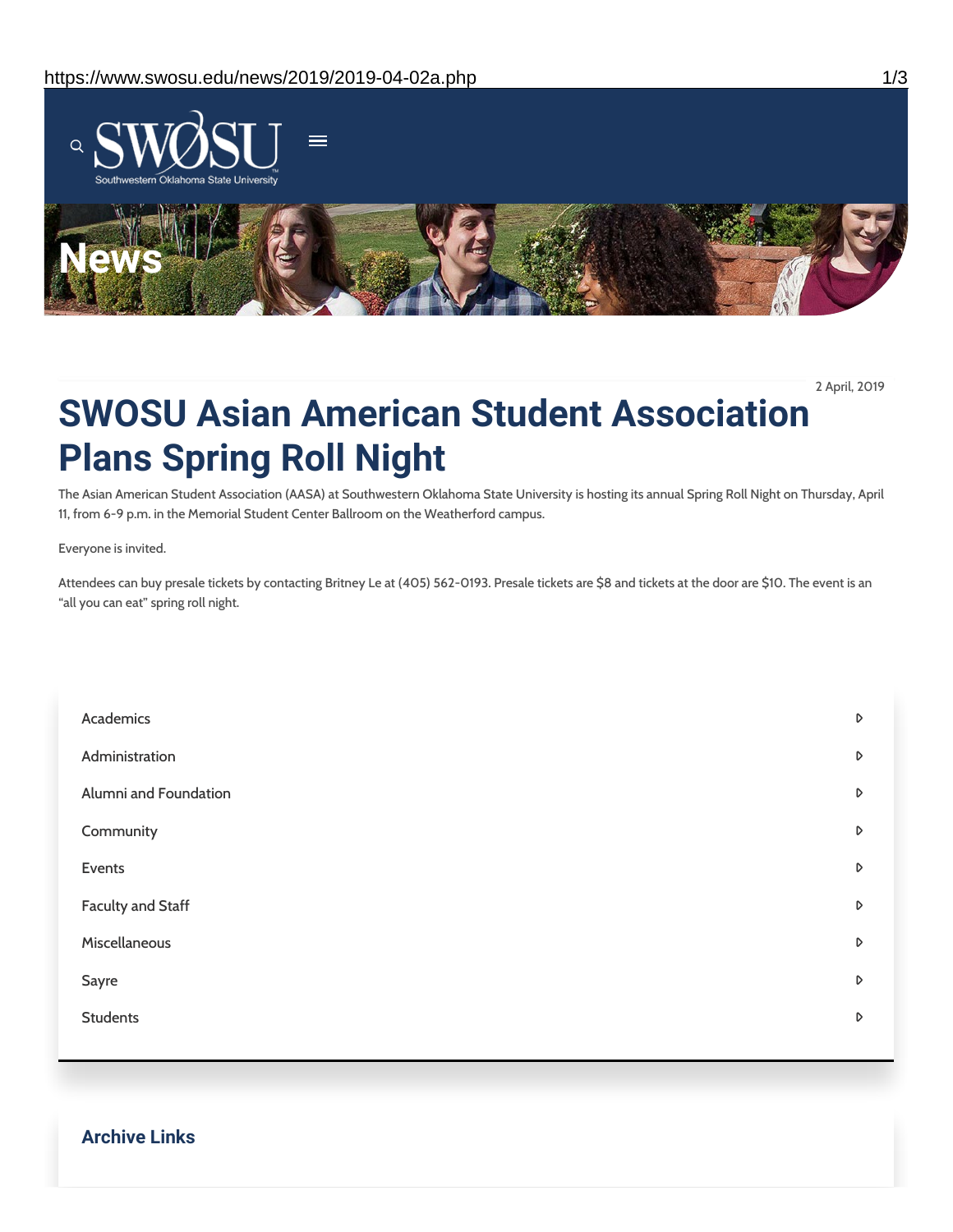| 2018    | D |
|---------|---|
| 2019    | D |
| 2020    | D |
| Archive | D |
|         |   |

# SWØSU

### Weatherford Campus

100 Campus Drive Weatherford, OK 73096

### Sayre Campus

409 E Mississippi Ave Sayre, OK 73662

fyom

Connect to Us

Contact [Information](https://www.swosu.edu/about/contact.php)

[University/Facility](https://www.swosu.edu/about/operating-hours.php) Hours

[Campus](https://map.concept3d.com/?id=768#!ct/10964,10214,10213,10212,10205,10204,10203,10202,10136,10129,10128,0,31226,10130,10201,10641,0) Map

Give to [SWOSU](https://standingfirmly.com/donate)

Shop [SWOSU](https://shopswosu.merchorders.com/)